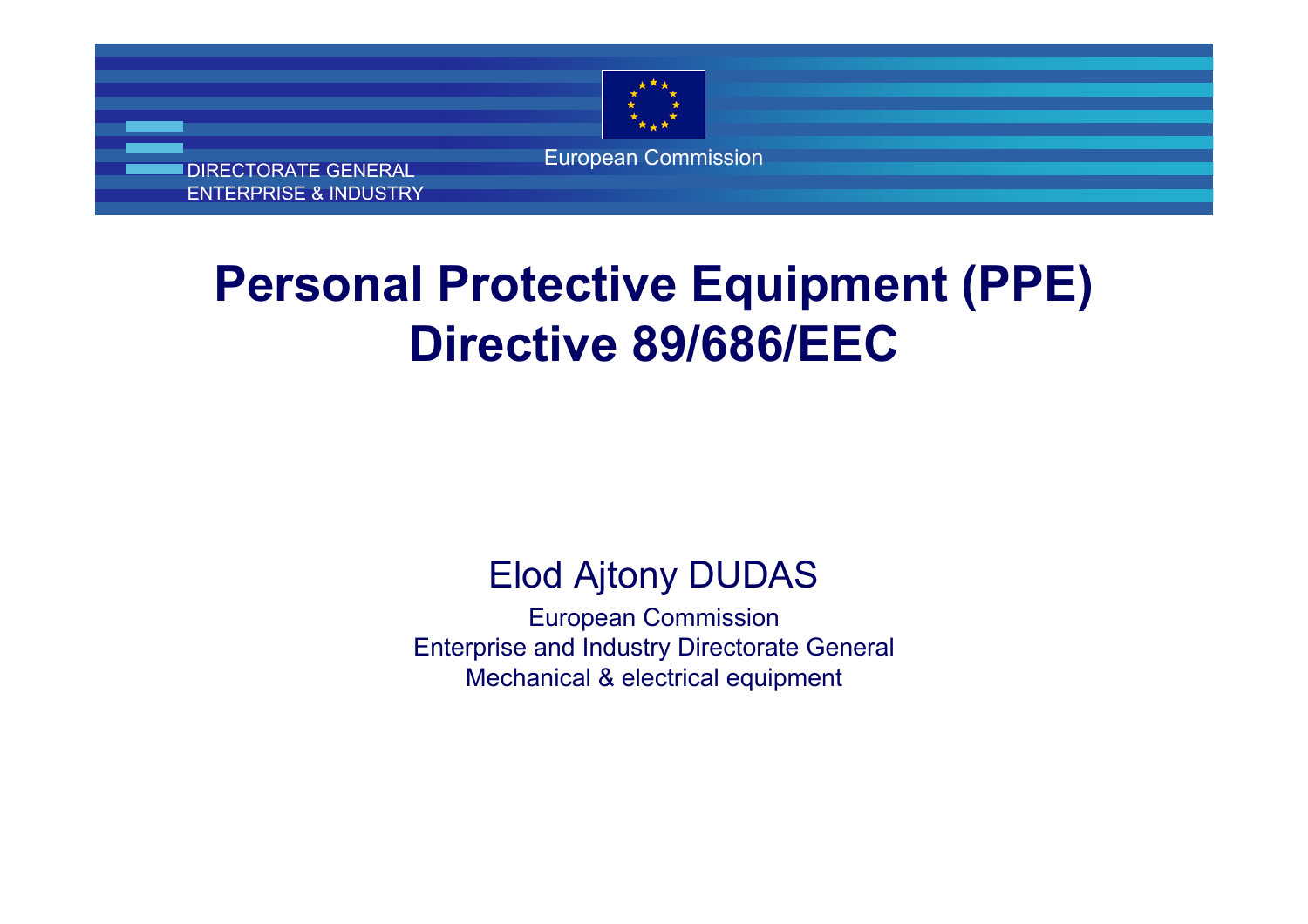

## •**It is a "global" and "new" approach directive and allows CE marking**

### •**Fully applicable from 1st July 1995**

•**Article 95 (ex-100a)**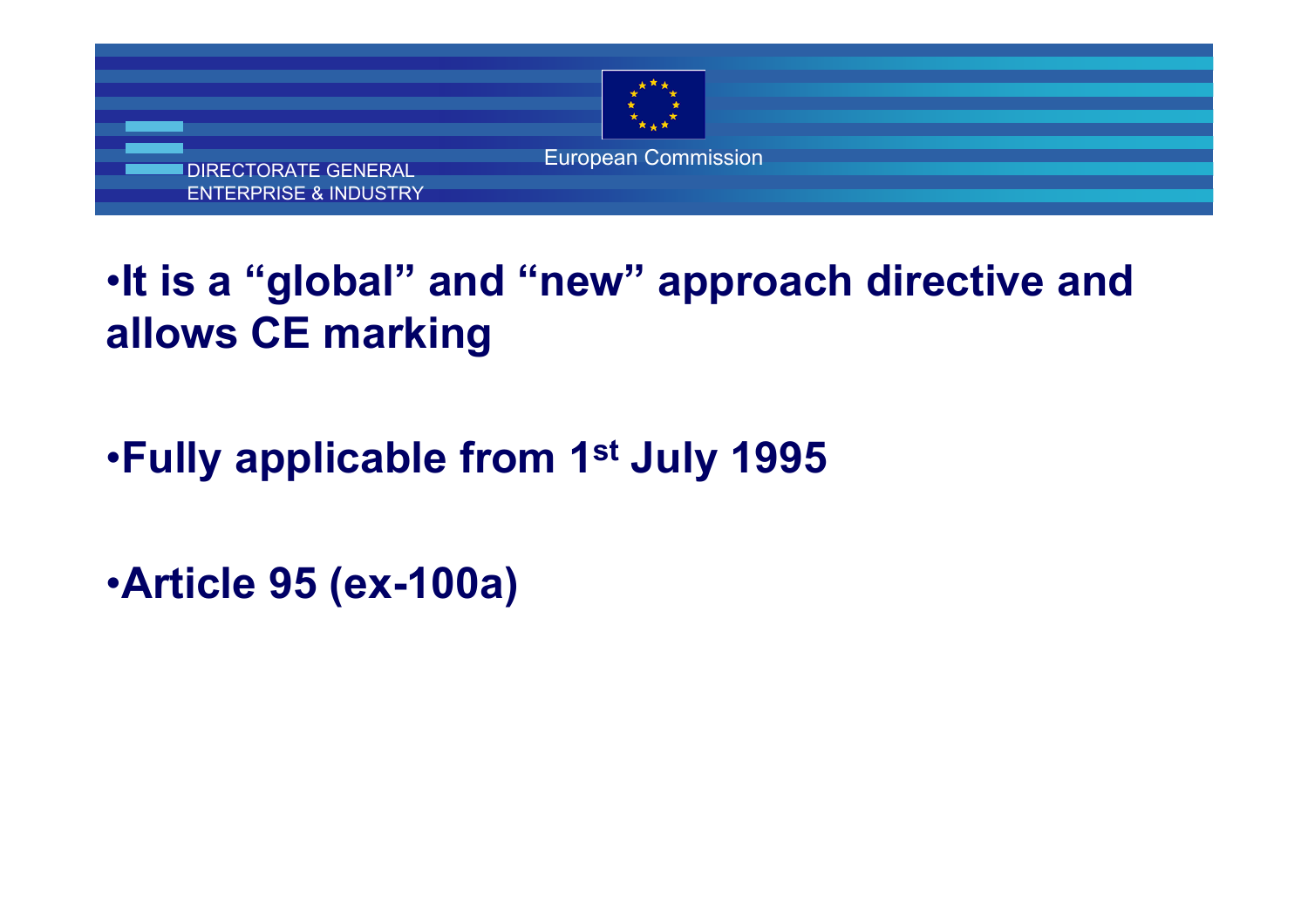



#### **The main elements of the Directive are:**

- •**Basic Health and Safety requirements, but choice of technical solutions;**
- •**Voluntary harmonised standards;**
- •**Conformity assessment procedures**
- •**Market surveillance**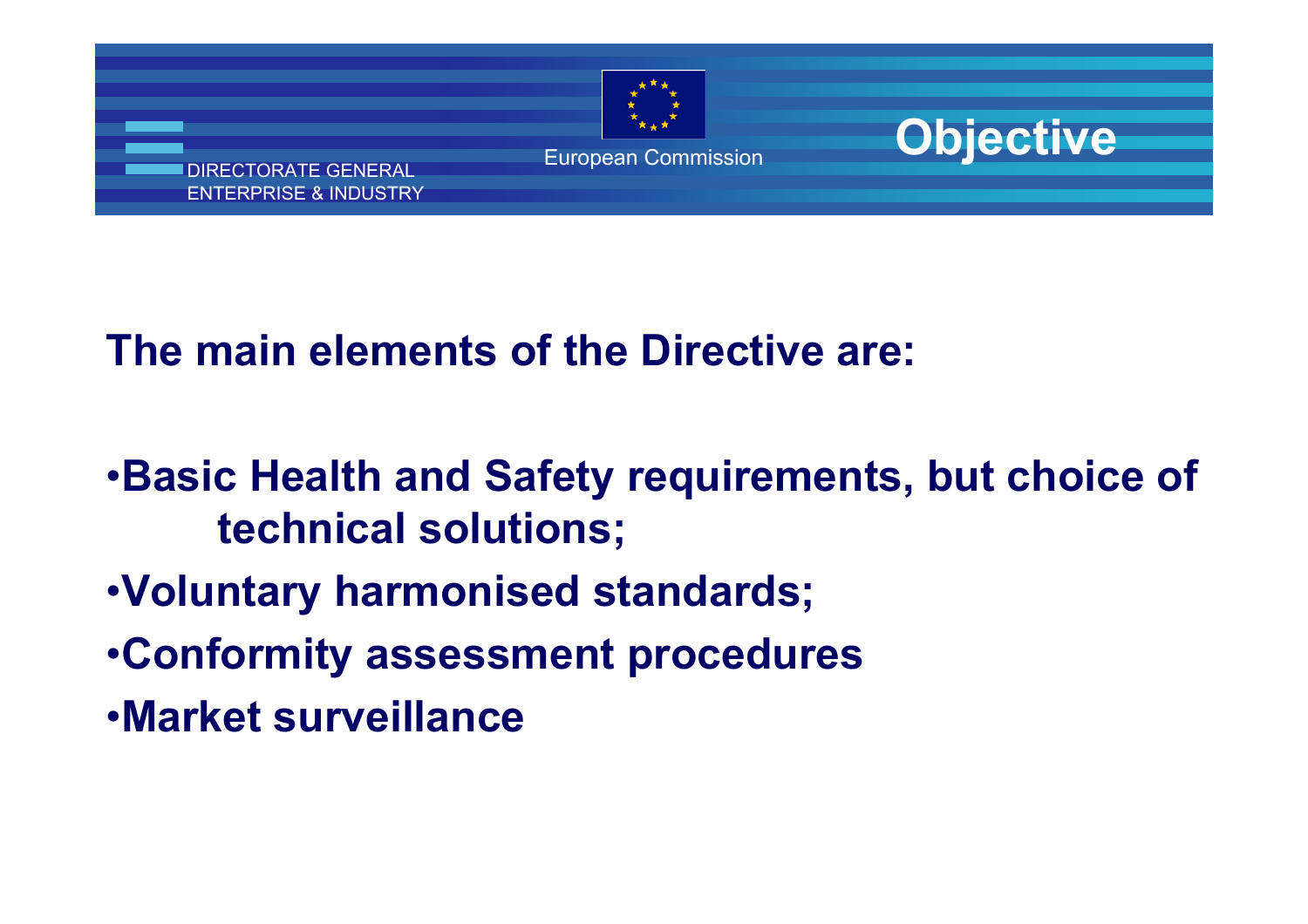# Scope of Directive 89/686/EEC

#### **Covered products:**

- **PPE is defined as any device or appliance designed to be worn or held by an individual for protection against one or more health and safety hazards.**
- **Which includes:**
	- **Use in work as well as work at home**
	- **Sports and leisure use**

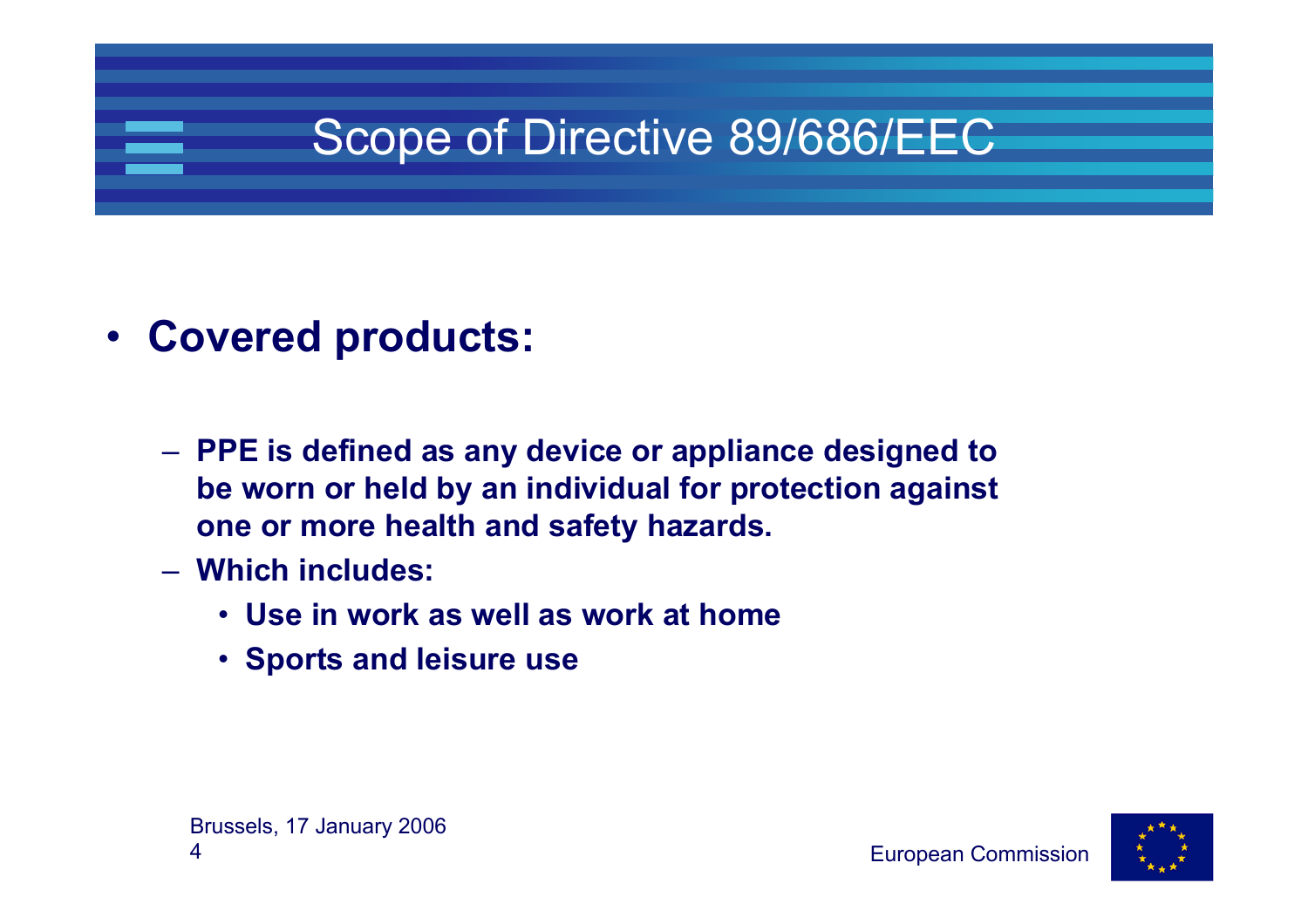## Scope of Directive 89/686/EEC





Brussels, 17 January 2006 5







#### European Commission

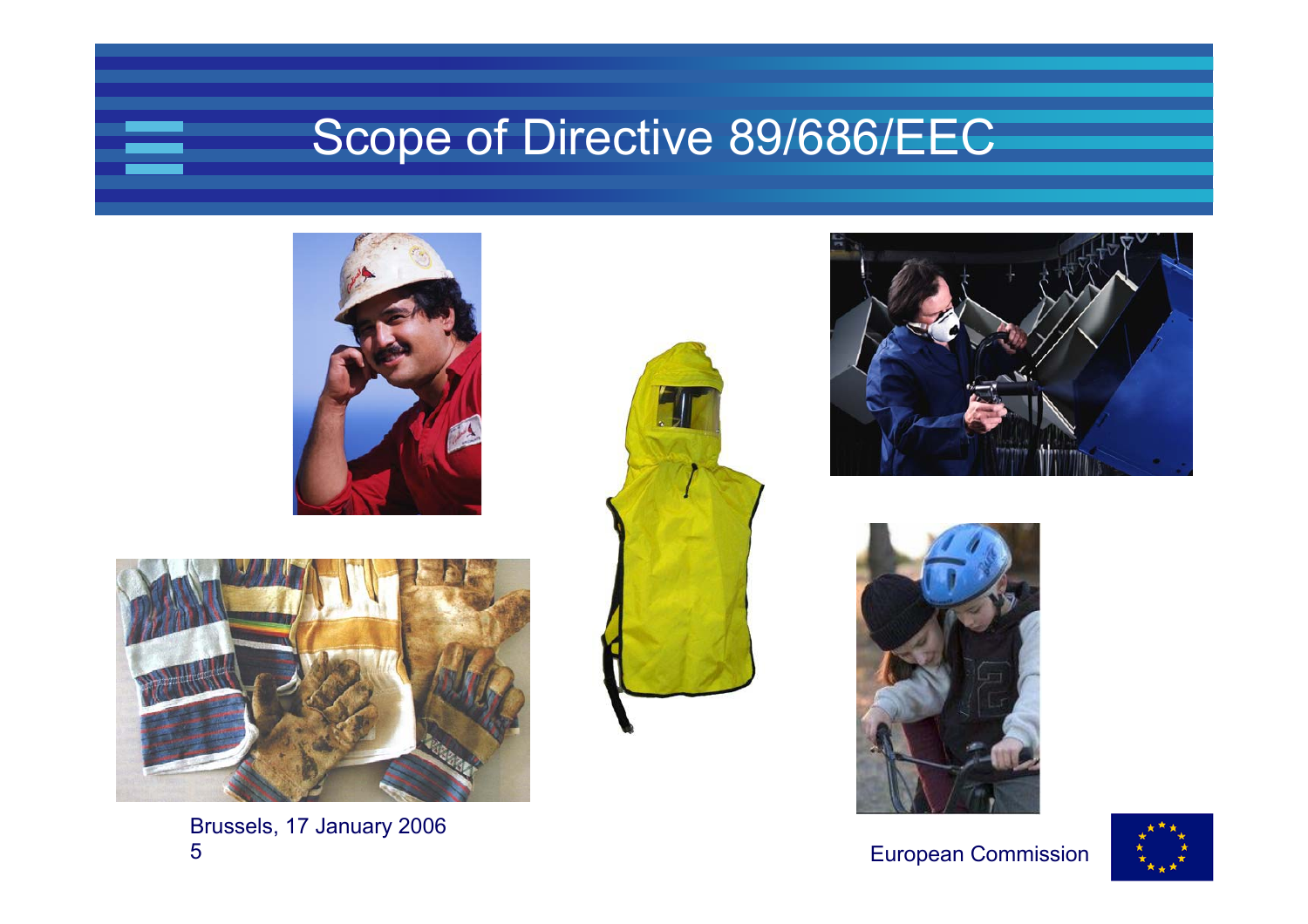# Scope of Directive 89/686/EEC

- Products not covered by PPE-D
	- PPE covered by specific directive designed to achieve the same objectives
	- Excluded by PPE-D
		- PPE for military or law enforcement
		- PPE for self-defence
		- Some PPE for private use
		- PPE for seagoing ships or aircraft covered by international conventions
		- Helmets for 2 or 3 wheeled vehicles

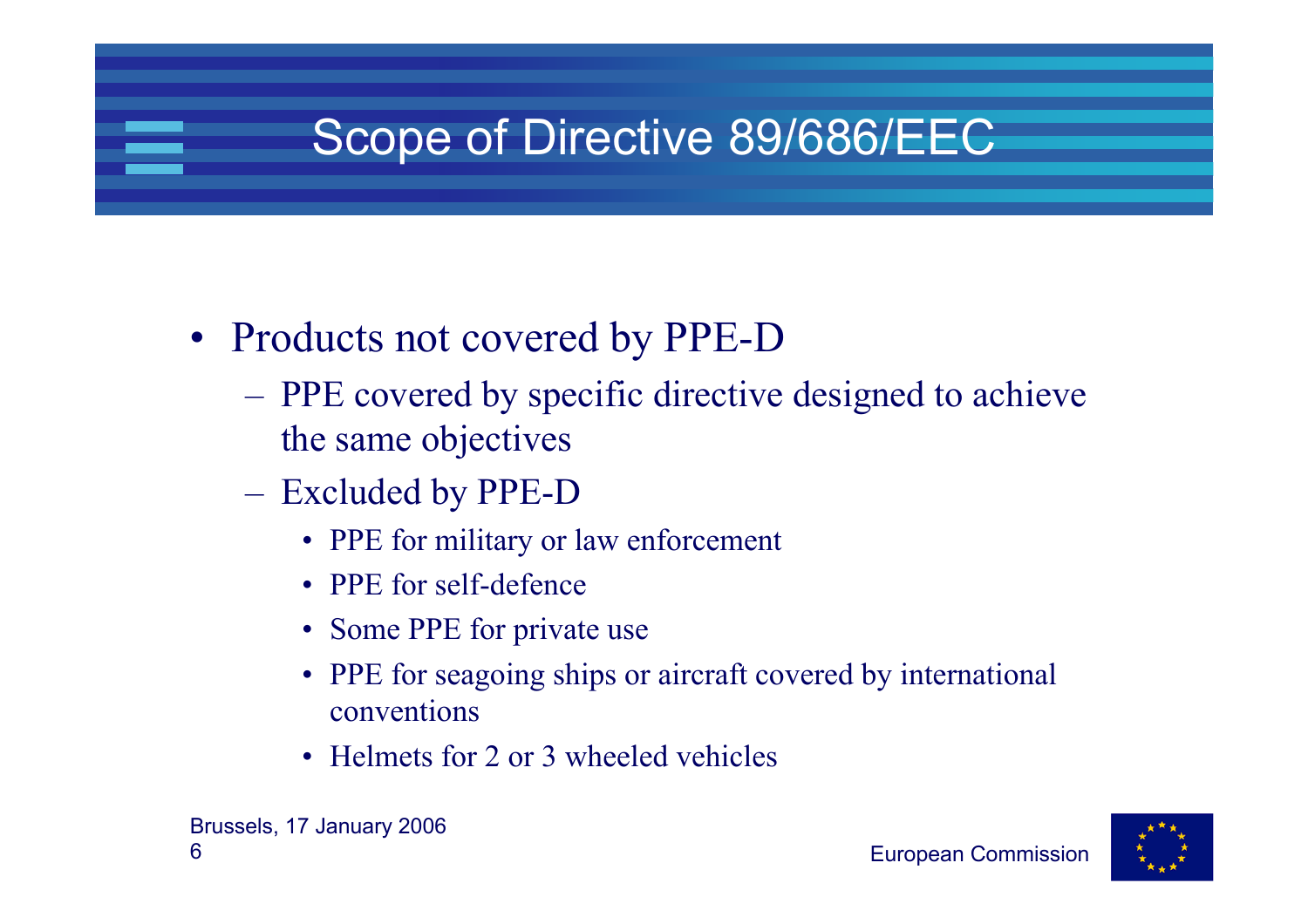# Categorisation of PPE

#### • PPE of simple design

- Explicit list of risks minor impacts, cleaning materials of weak action, and examples (sunglasses)
- PPE of neither simple nor complex
- PPE of complex design
	- – Explicit list of PPE – PPE to protect against falls from a height for example.

On the bases of category different conformity assessment procedure is applied!

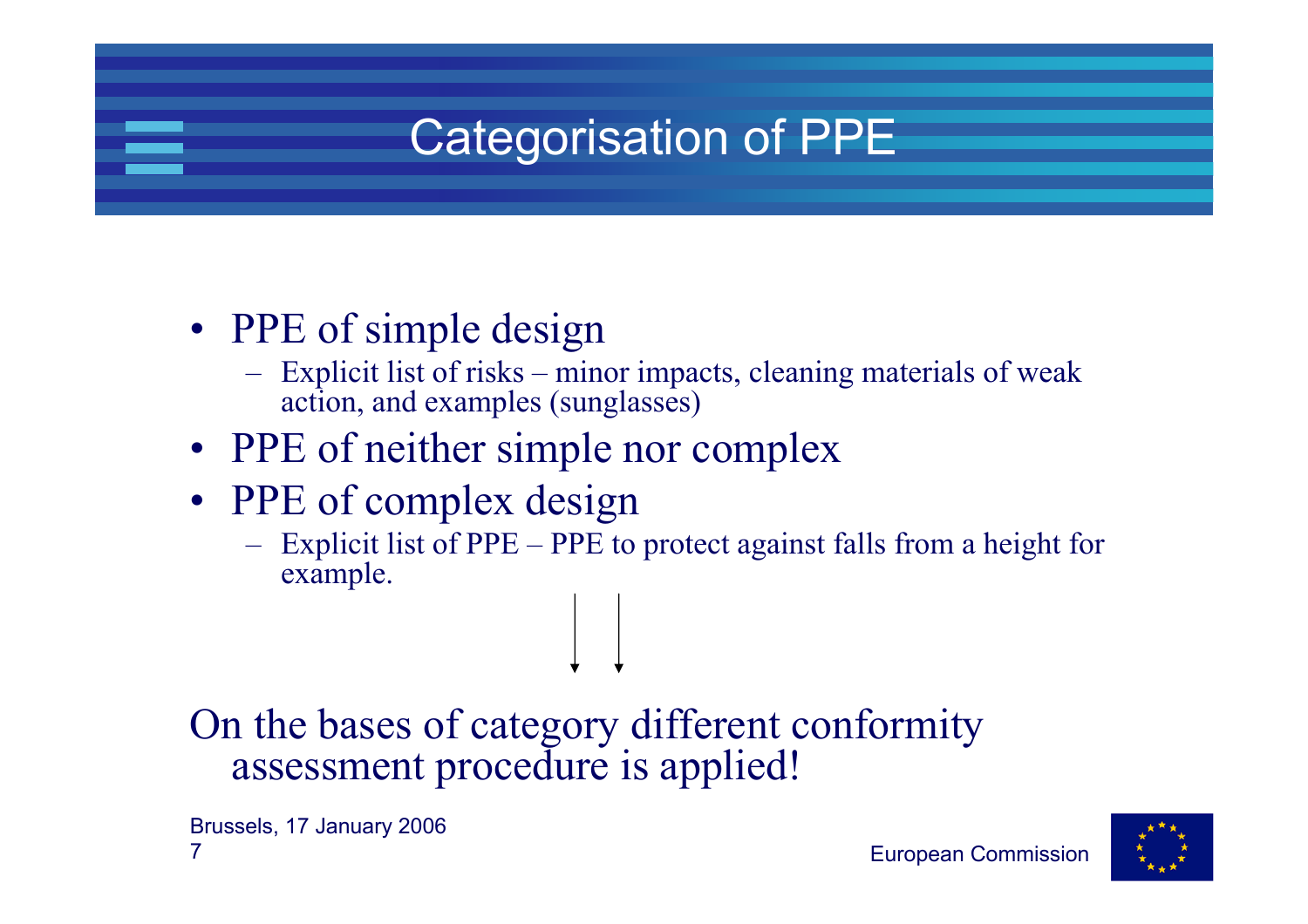#### Conformity assessment procedures of PPE



8

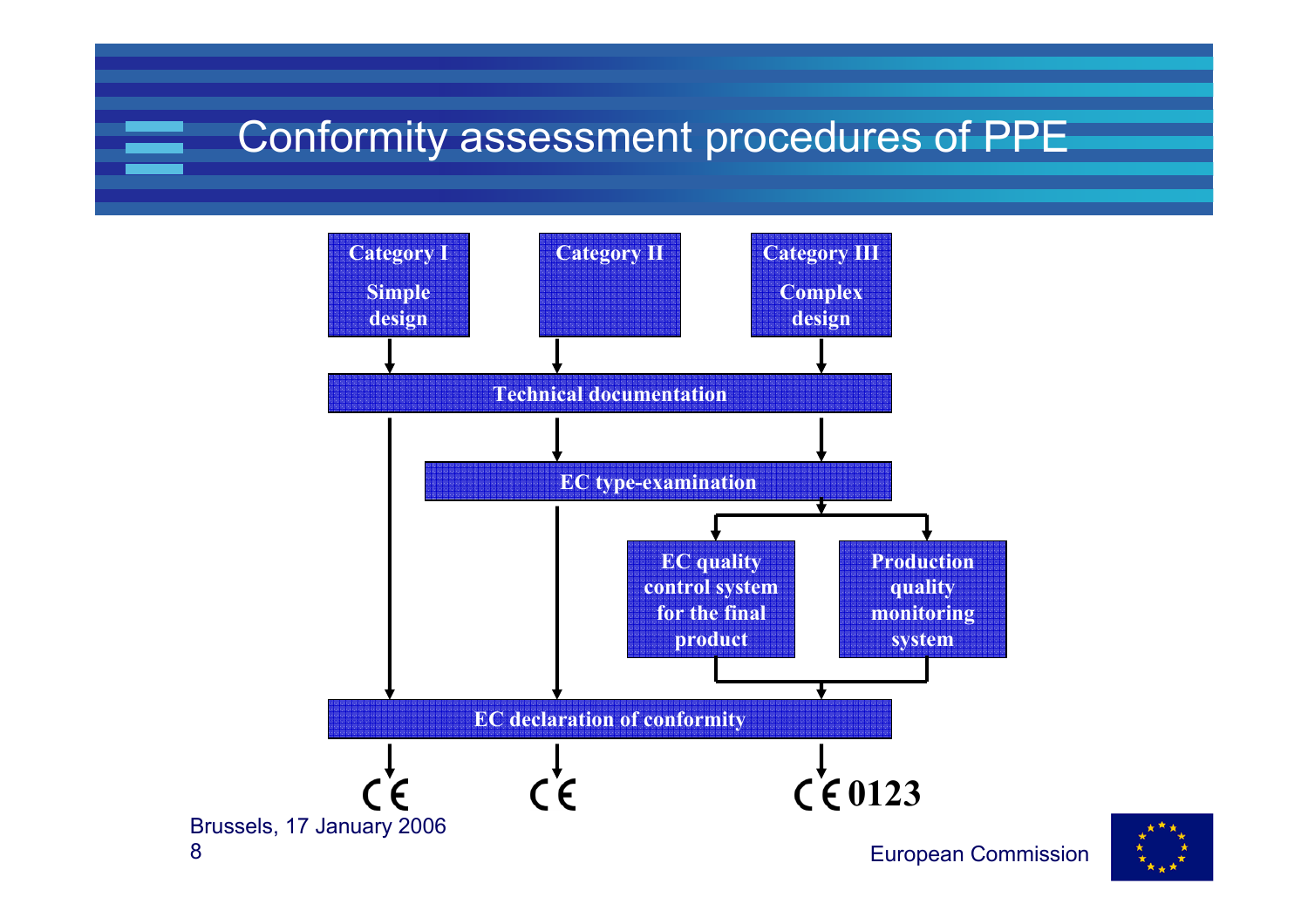# Notified Bodies

- Evaluated, appointed, notified, supervised by the Member States;
- European coordination of Notified Bodies
	- Horizontal Committee;
	- Vertical Groups (currently 10VGs).

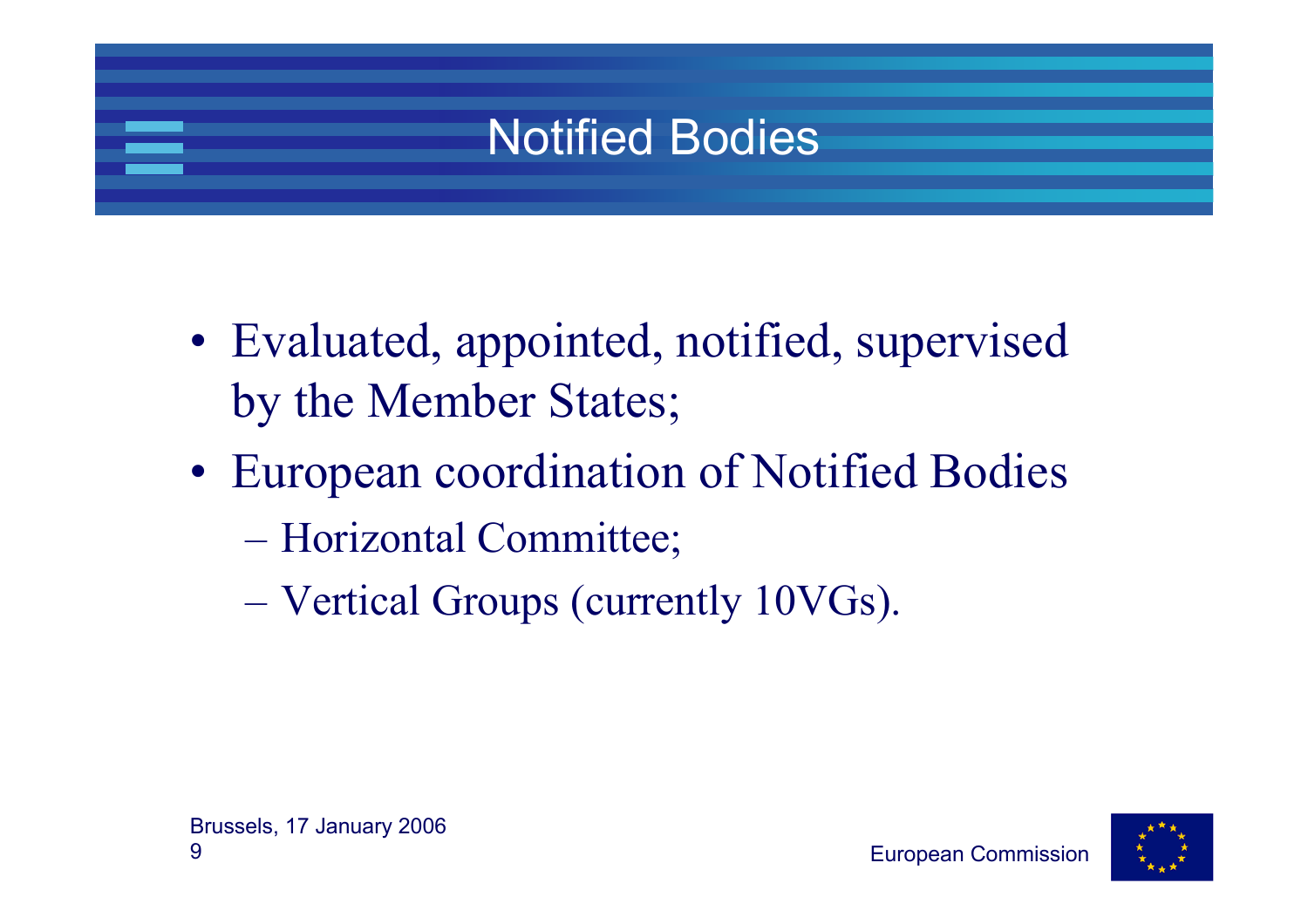# Standardisation

#### • European Standardisation Organisations

- CEN (Committee for European Standardisation)
	- Altogether 11 CEN Technical Committees dealing with PPE: i.e.
		- TC 85 EYE PROTECTIVE EQUIPMENT
		- TC 231 HAND ARM VIBRATION

Approx **284** European standards published (including the amendments)

CENELEC (European Committee for Electrotechnical Standardization)

**10** European standards published (including the amendments)

•Today standardisation is revision!

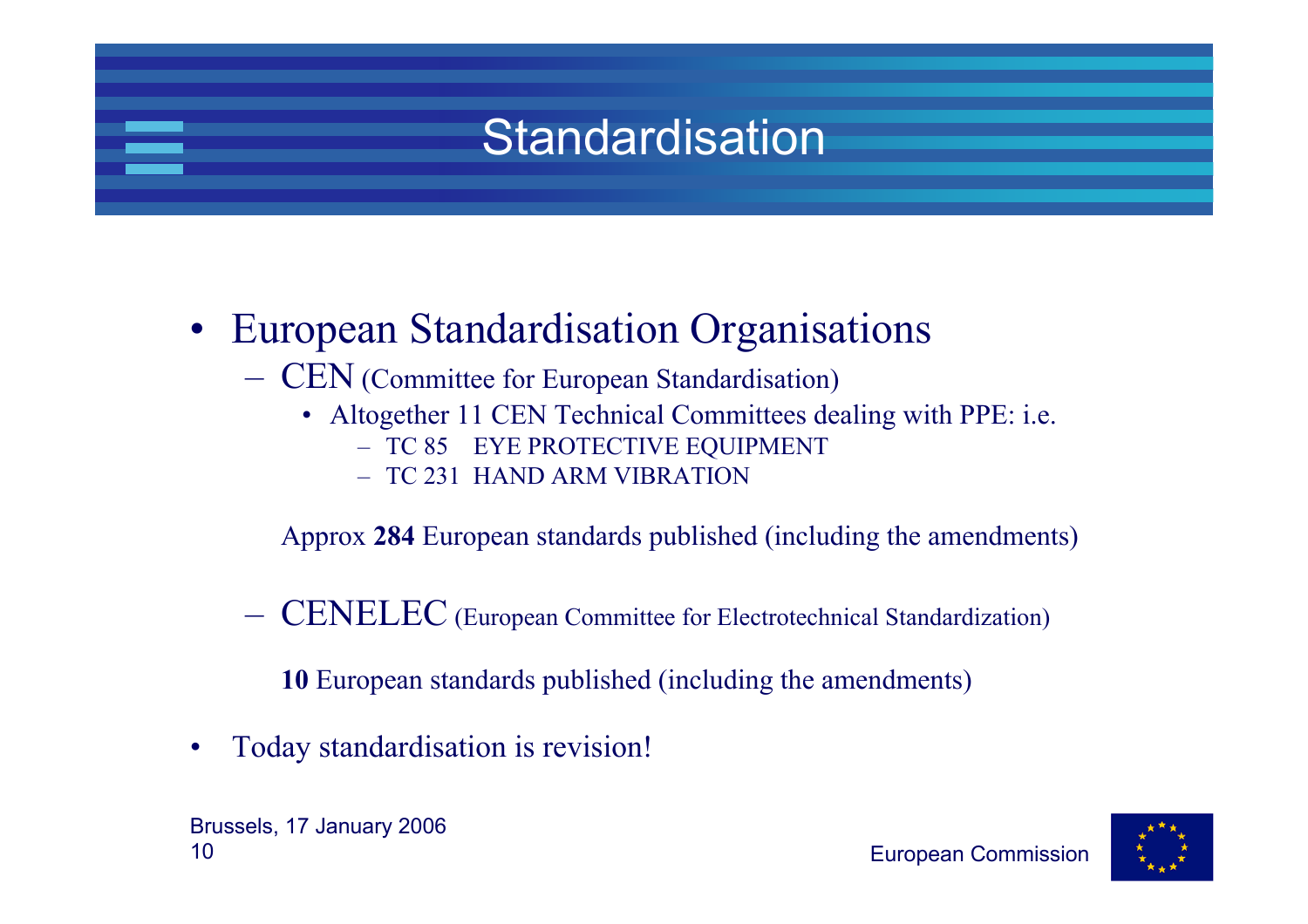# Basic Health and Safety Requirements

## • 1.1.2.1 Highest level of protection possible

– "The optimum level of protection to be taken into account in the design is that beyond which the constraints imposed by the wearing of the PPE would prevent its effective use during the period of exposure to the risk or normal performance of the activity."

"Good PPE is the PPE which is used"



European Commission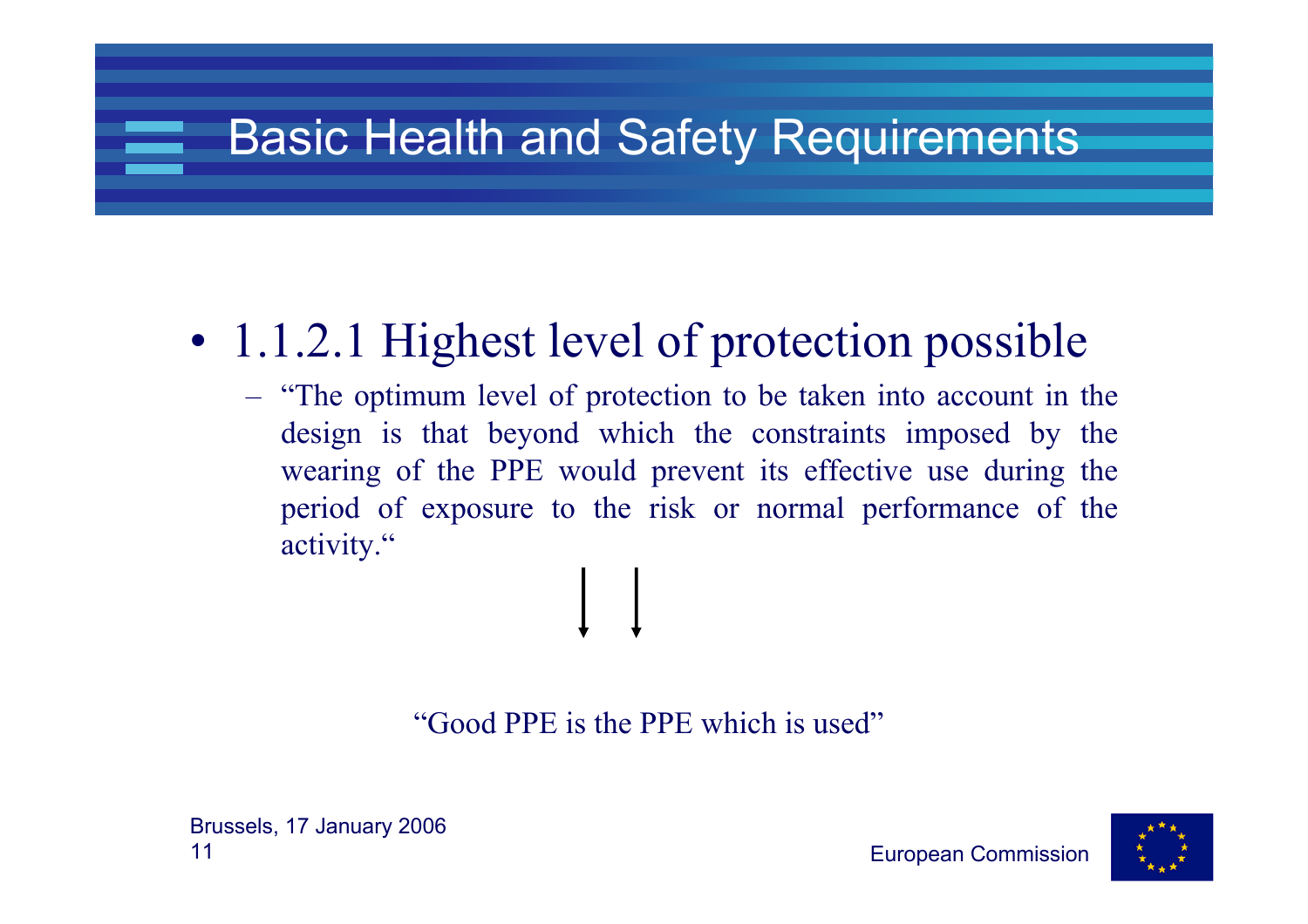

**How does it work?**

- •PPE Expert Working Group all stakeholders
- •PPE ADCO Group –MS market surveillance authorities
- •Member states make sure the law is applied correctly
- •CEN/ CLC develop standards (independently)
- •DG Enterprise and Industry makes sure the Directive fulfils its objectives – Safeguards, Article 226, lists of references in OJEU.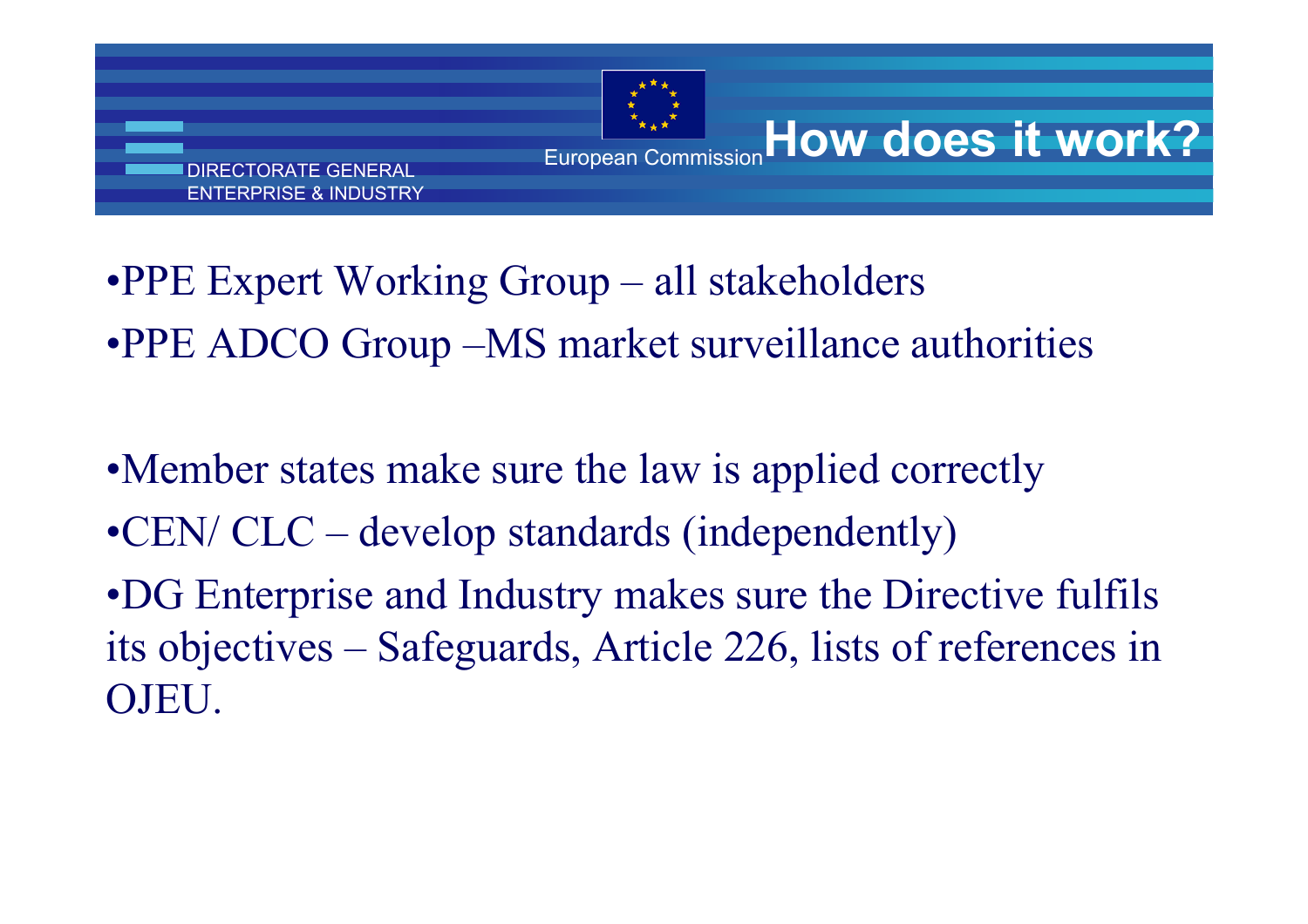

European Commission **What's next'** 

#### DIRECTORATE GENERAL ENTERPRISE & INDUSTRY

#### •Guide on PPE-D•Categorisation Guide (included)

#### •Revision of PPE-D –not relevant at the moment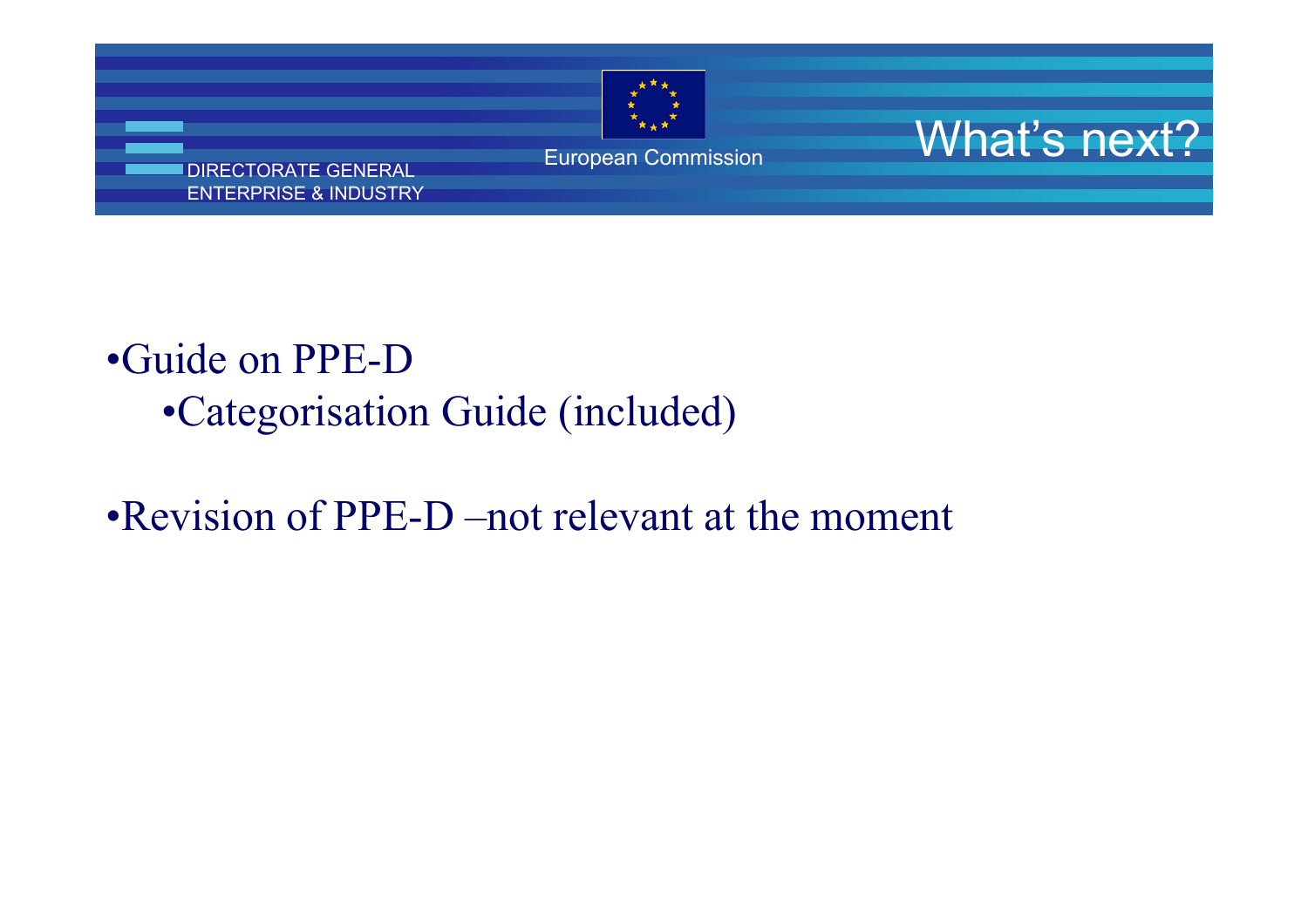

# **Useful addresses**

#### PE Website

http://europa.eu.int/comm/enterprise/mechan\_equipment/ppe/index.htm

#### Blue Guide"

tp://europa.eu.int/comm/enterprise/newapproach/legislation/guide/legislation.htm

 $Iod.dudas@cec.eu.int -$